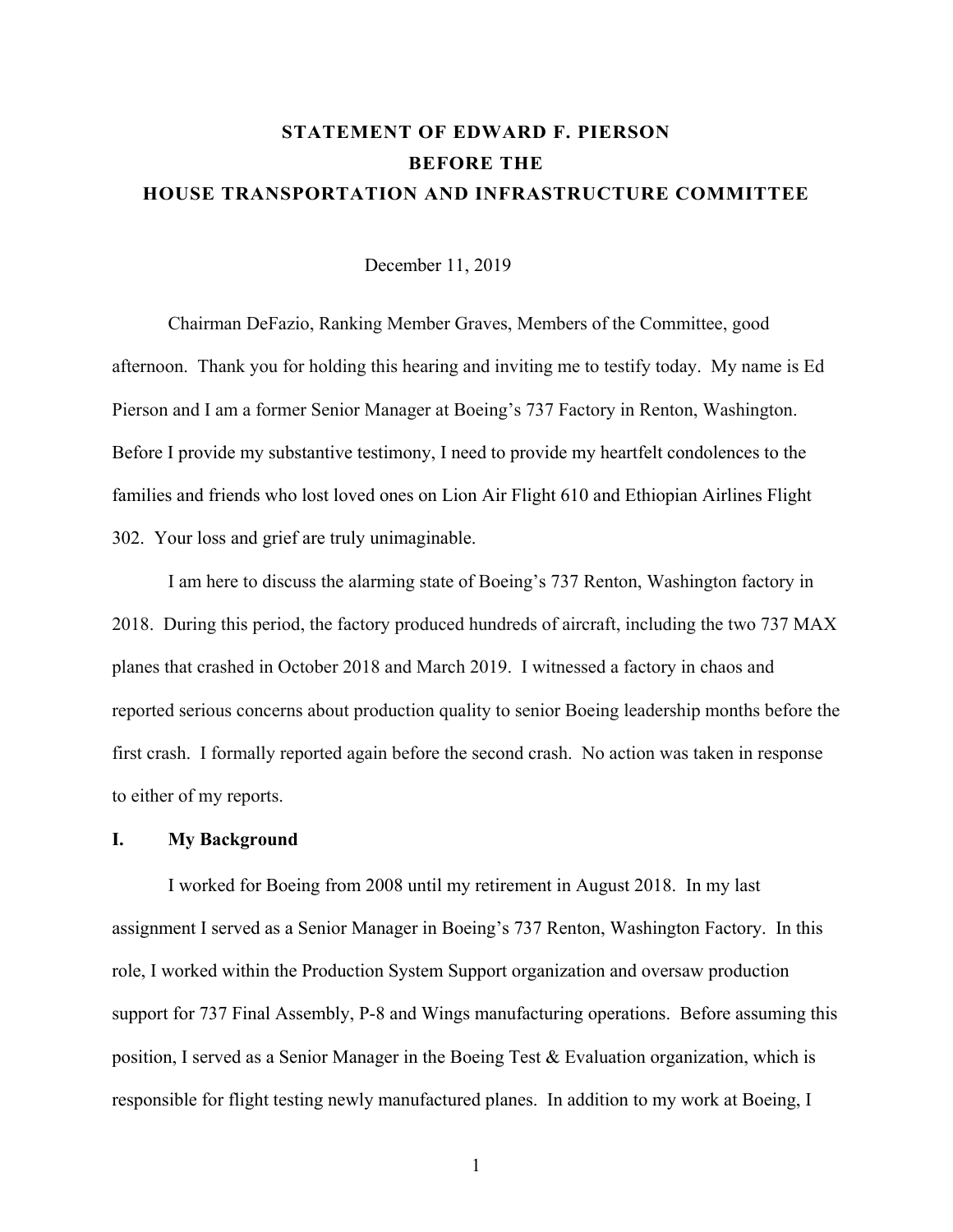served honorably in the U.S. Navy for 30 years, including as a Squadron Commanding Officer, earning the rank of Captain. I am a graduate of the U.S. Naval Academy, Navy Flight School and George Mason University. My resume and military biography are attached as Exhibits 1 and 2.

## **II. The State of the Renton, Washington Factory in 2018**

The 737 is the flagship of Boeing's Commercial Airplanes division. Boeing currently manufactures all of its 737 planes in Renton: the 737 MAX, the 737 Next Generation, and the P-8 Poseidon, a military variation of the 737.

By June 2018, I had grown gravely concerned that Boeing was prioritizing production speed over quality and safety. In early 2018, Boeing experienced a substantial backlog in its production of 737 aircraft. Initially driven by the delayed delivery of critical parts, the logjam quickly cascaded into numerous other problems within the Renton factory, with key metrics growing continuously worse. "Jobs Behind Schedule" (JBS) spiked to greater than ten times the normal amount, and the "Roll Out on Time" percentage routinely dropped below 10%. In turn, the "B1 Flights on Time" rate<sup>1</sup> also dropped substantially.

Despite the delays, Boeing continued its much-publicized push to increase production at Renton from 47 to 52 planes per month in June 2018 and made clear its intent to increase the production rate again to 57 planes per month in 2019. Boeing said nothing about the chaos that such goals created on the production floor. To meet its heightened production target, Boeing initiated "major recovery operations" at Renton. I realized these recovery operations were prioritizing production speed over quality, placing both manufacturing employees and the flying public at risk. The fallout from these operations was widespread and largely concealed from

<u>.</u>

 $<sup>1</sup>$  "B1" is a flight-test term for the first test flight of a manufactured airplane.</sup>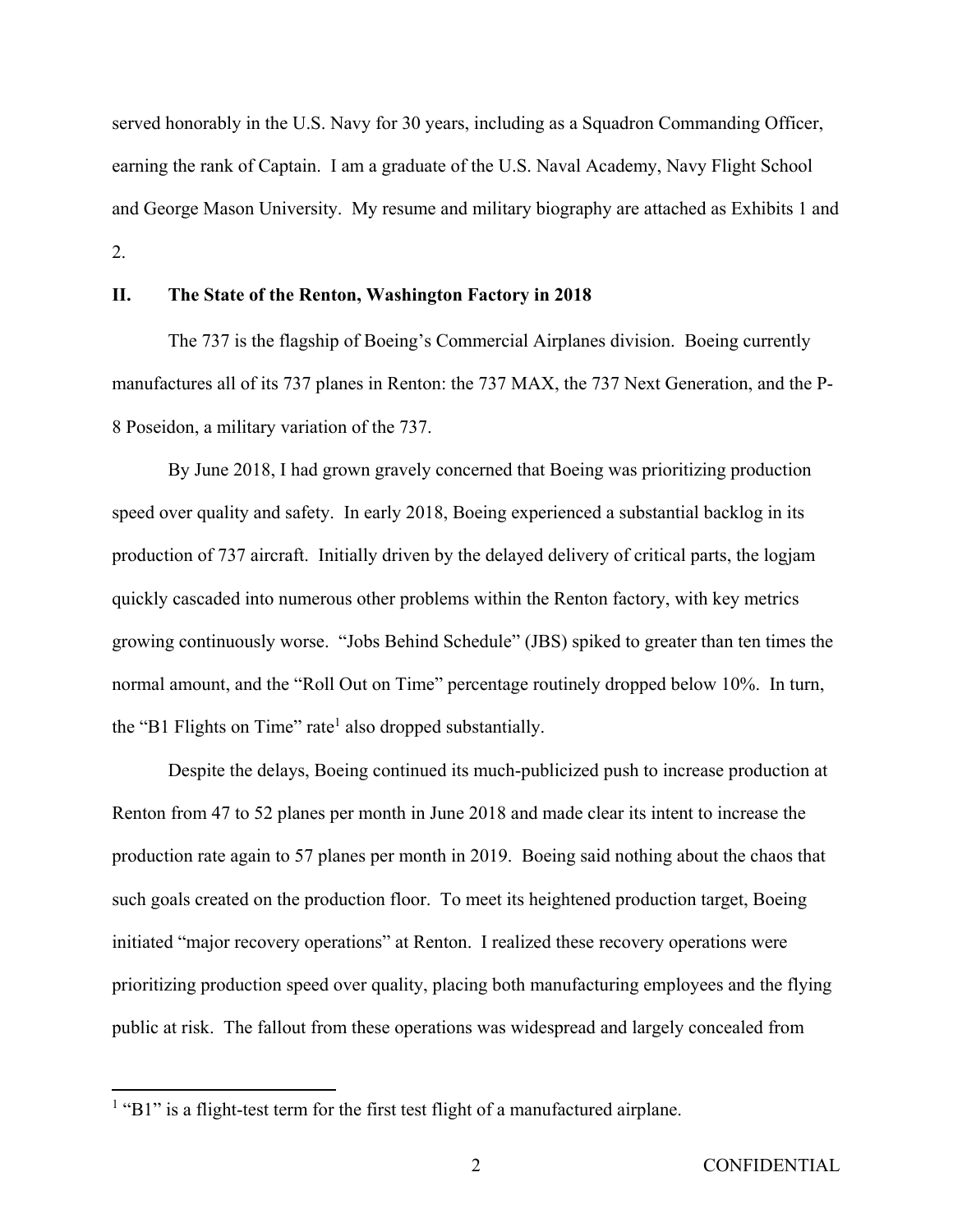public view. In Boeing's 2<sup>nd</sup> quarter 2018 earnings report there was zero mention of the state of the factory.

The factory did not have enough skilled employees, specifically mechanics, electricians and technicians to keep up with the backlog of work. As a result, the planned factory overtime rate more than doubled. From my military and private-sector experience, I knew that employee fatigue from excessive overtime inevitably produces process breakdowns—e.g., workmanship mistakes, missed inspection items, incomplete paperwork, or failure to follow established functional test procedures—all of which add considerable risk to the safety of airplanes. Moreover, the parts backlog was leading to substantial "out of sequence" work, meaning the work was performed in an area or at a time other than its planned location or time. This too increases the risk of process breakdowns and quality mistakes.

At the same time, actions and decisions by new factory leadership and a major supply chain reorganization led to further dysfunction. Boeing canceled daily "tiered" meetings, which were crucial to information sharing between shifts, replacing them with a once-a-shift large daily status meeting held in the Town Hall conference room. Following that transition, I witnessed numerous instances where manufacturing employees failed to communicate effectively between shifts, often leaving crews to wonder what work was properly completed. At the new Town Hall meetings, 737 program leadership increased schedule pressure by publicly grilling lower-level managers about delays in front of a hundred or more of their peers, even when the cause of a delay was completely beyond the individual employee's control. I grew increasingly worried that this dogmatic focus on schedule, coupled with employee fatigue, would inevitably lead to rushed work and circumvention of established manufacturing processes. Many employees expressed similar concerns and frustration publicly and in private.

3 CONFIDENTIAL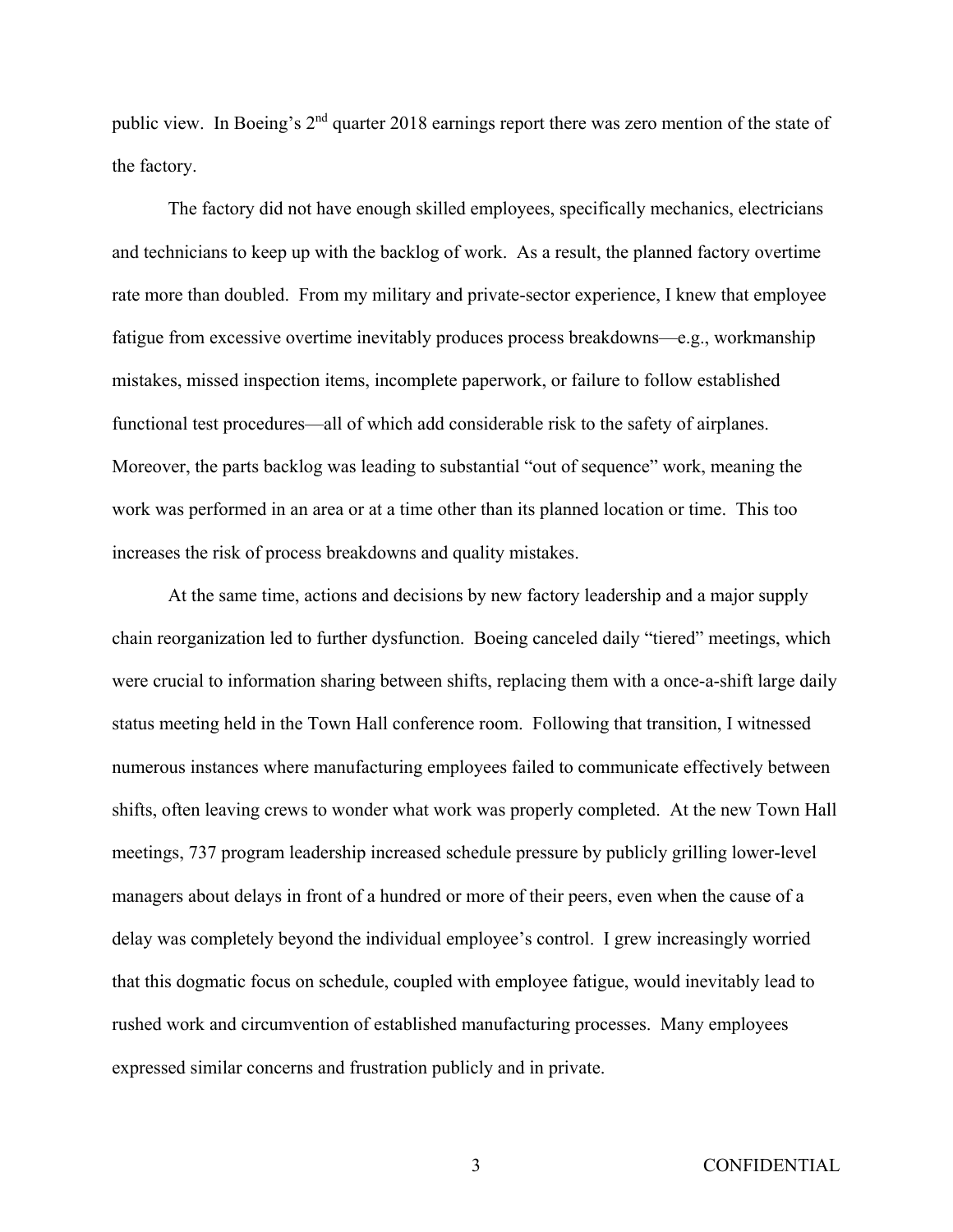Unsurprisingly, the confluence of parts delays, employee fatigue, out-of-sequence work, communications breakdowns, and schedule pressure led to a decline in quality. Boeing rigorously tracks identified process breakdowns and quality defects during production using a computerized database. Each database entry represents a quality defect during production, such as incomplete or incorrect build instructions, missing or malfunctioning equipment, missing inspections, or missing, damaged, or incorrect parts. More significant defects are elevated to a "Nonconformance Report" (NCR), which requires engineering and quality personnel to sign off on a corrective action. During the relevant period, the factory saw quality issues increase by over 30%, and NCRs grew rapidly as well. There were many quality issues related to Electrical Wiring Interconnect System (EWIS) compliance, such as problems with functional testing of wiring or chaffed, cut, or pinched wires. I knew that improperly manufactured, installed, or tested wires can cause intermittent electrical or electronic data errors on critical plane systems.

### **III. Boeing Refused to Address Its Deteriorating Factory Conditions**

Alarmed by the Renton factory's rapid and unprecedented decline, I emailed the 737 Program's Vice President and General Manager, Scott Campbell, on June 9, 2018. *See* Exhibit 3 (emails to 737 General Manager). Given the serious and time-sensitive nature of my concerns, I bypassed multiple levels of my supervisory chain and executive management to communicate directly with Mr. Campbell, the senior 737 executive who could address the factory conditions. I sent that email nearly four months before the first 737 MAX crash, expressing the gravity of my concerns as follows:

I fully appreciate the importance of doing our best to meet RO, paint windows, B1s & delivery schedules. But there is a much, much higher risk that we cannot lose sight of. I'm talking about inadvertently imbedding safety hazard(s) into our

4 CONFIDENTIAL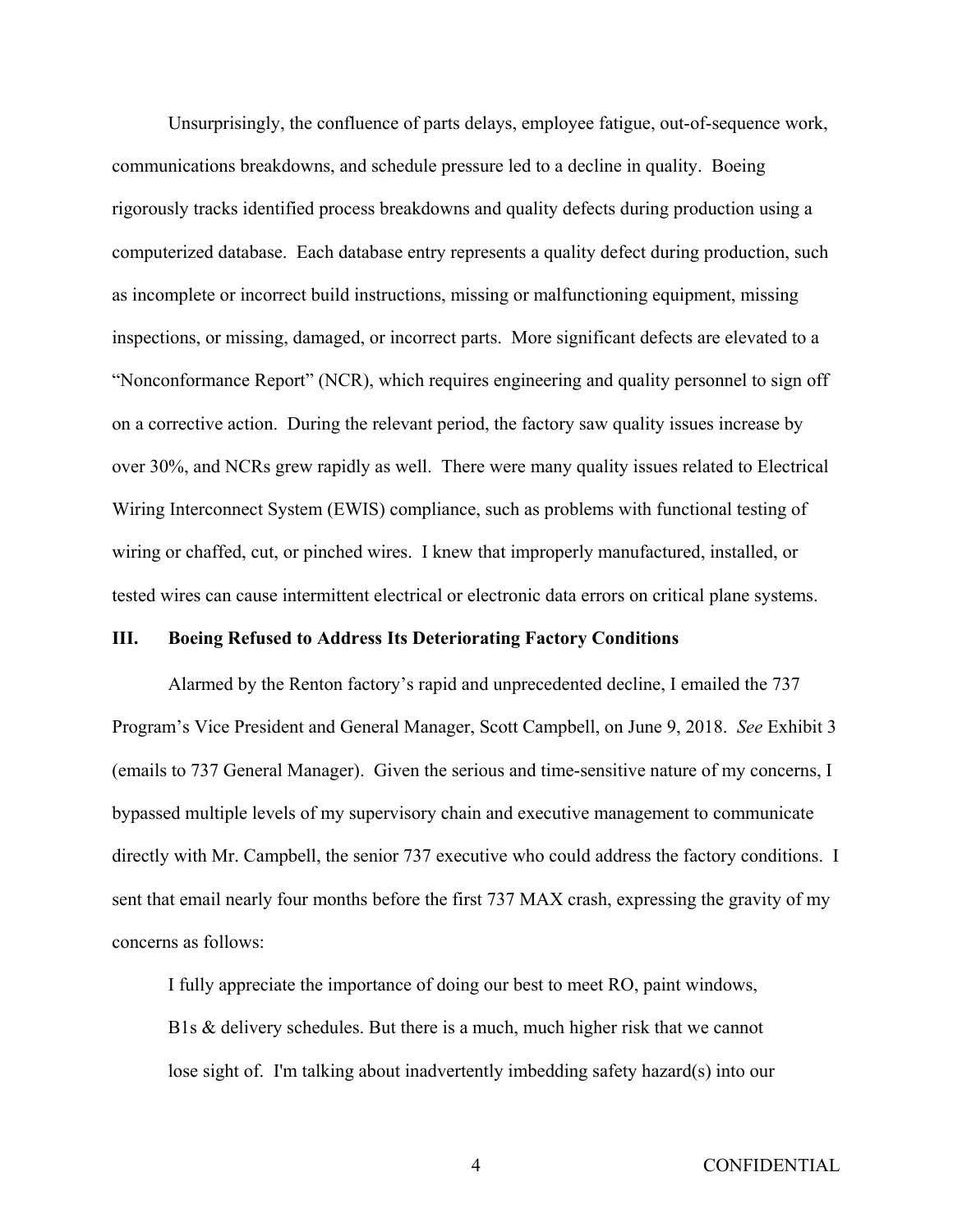airplanes. As a retired Naval Officer and former Squadron Commanding Officer, I know how dangerous even the smallest of defects can be to the safety of an airplane. Frankly right now all my internal warning bells are going off. And for the first time in my life, I'm sorry to say that I'm hesitant about putting my family on a Boeing airplane.

To address the worsening factory conditions, I recommended that Boeing "[s]hut down the production line to allow our team time to regroup so we can safely finish the planes." In response, Mr. Campbell assured me that "safety and quality is number one and schedule come [sic] after that," but he did not acknowledge, let alone act on, my recommendation that Boeing shut down the line to allow workers time to safely address the production backlog.

Over the following weeks, factory conditions worsened. In early July, I requested an inperson meeting with Mr. Campbell to further discuss my concerns. When we met on July 18, I gave multiple examples of process breakdowns, explained the numerous metrics indicating a decline in quality, and reiterated my recommendation that Boeing shut down the line to address product and worker-safety risks. In response, Mr. Campbell told me, "We can't do that. I can't do that." I pushed back, explaining that I had seen operations in the military shut down over less substantial safety issues, and those organizations had national security responsibilities. Mr. Campbell responded tersely, "The military isn't a profit-making organization."

In addition to shutting down the line, I also recommended a thorough engineering and quality analysis to determine if the production environment had caused safety risks that needed to be disclosed to Boeing customers. Mr. Campbell also bristled at this recommendation, but ultimately promised to have human resources pull overtime statistics and to task the engineering and quality organizations with conducting this analysis.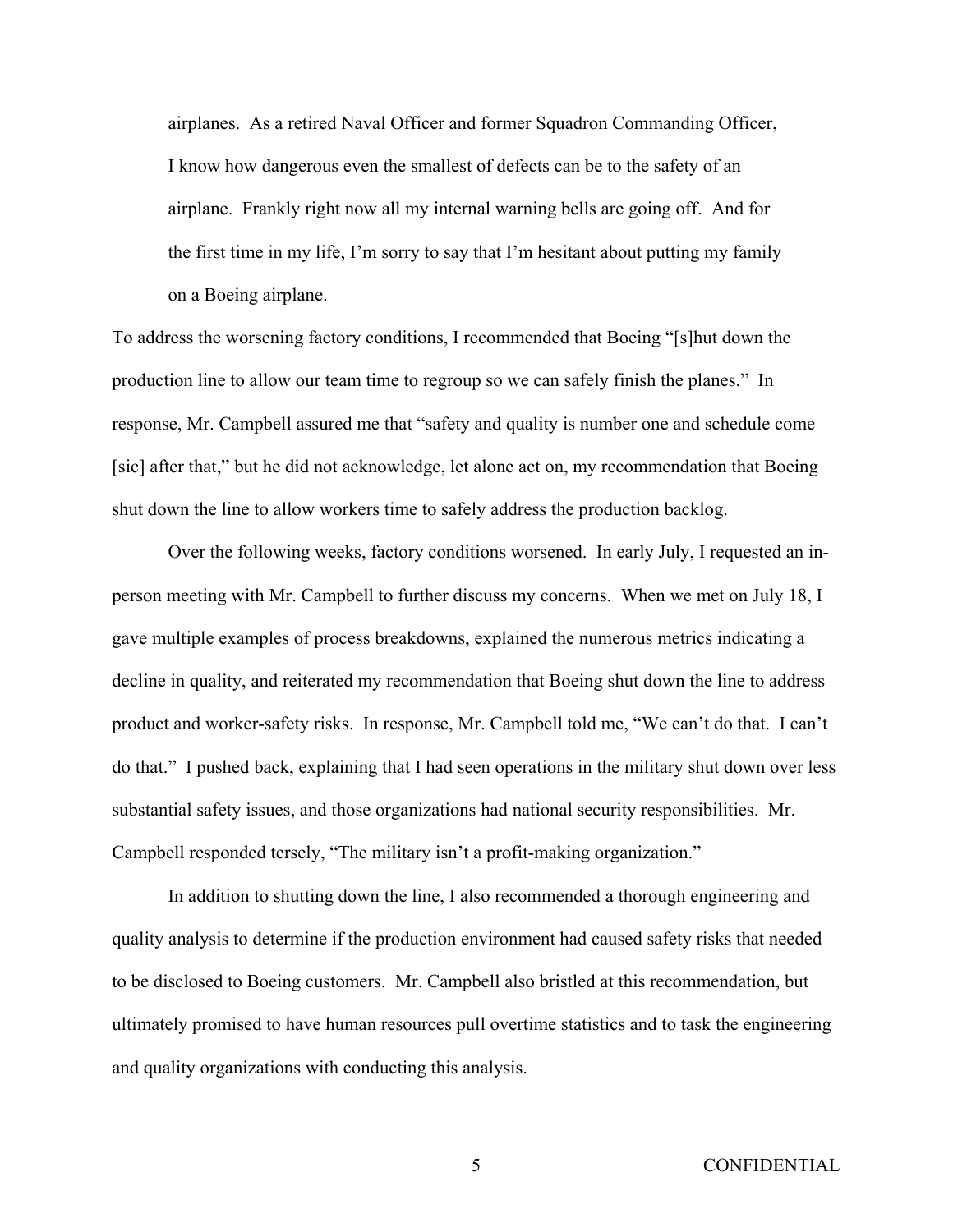I left Mr. Campbell's office somewhat shocked by his dismissiveness and general unawareness towards the factory turmoil. At the recommendation of another senior manager, I documented the conversation in an email to Mr. Campbell the next day, noting Mr. Campbell's promise to address the cultural issues and worker fatigue and to conduct a quality and engineering analysis to determine if there were "any potential quality risks that might require us to alert our customers." *See* Exhibit 3. Before my voluntary retirement from Boeing on August 1, 2018, I shared this email exchange with several colleagues, who I hoped would monitor the resolution of these problems. To my knowledge, Boeing never acted on my recommendations.

# **IV. Boeing Failed to Investigate Its Chaotic Production Environment Even After Two Deadly Crashes**

Several months later, on October 29, 2018, Lion Air Flight 610 crashed, killing all 189 people on board. Because Boeing manufactured the Lion Air airplane at Renton in the summer of 2018, I immediately feared the chaotic factory conditions had contributed to this tragic loss of life. When the Preliminary Aircraft Accident Investigation Report failed to address that possibility, I started a months-long effort to force Boeing and the accident investigators to focus on the Renton factory. My efforts did not bear fruit.

I first made several calls to Boeing's Communications Office, asking to speak with the Boeing employees supporting the accident investigation. After weeks of fruitless efforts with the Communications Office, Norwegian Air Flight 1933—a 737 MAX aircraft also manufactured in the summer of 2018—conducted an emergency landing in Iran on December 14, 2018 due to an engine issue. Feeling increased urgency, I decided to appeal directly to Boeing's Chairman, President and CEO, Dennis Muilenburg. In a December 19, 2018 letter, I requested Mr. Muilenburg's assistance in contacting the Boeing employees supporting the Lion Air accident investigation. Exhibit 4 (Dec. 19, 2018 letter to Muilenburg). On January 7, 2019, I received a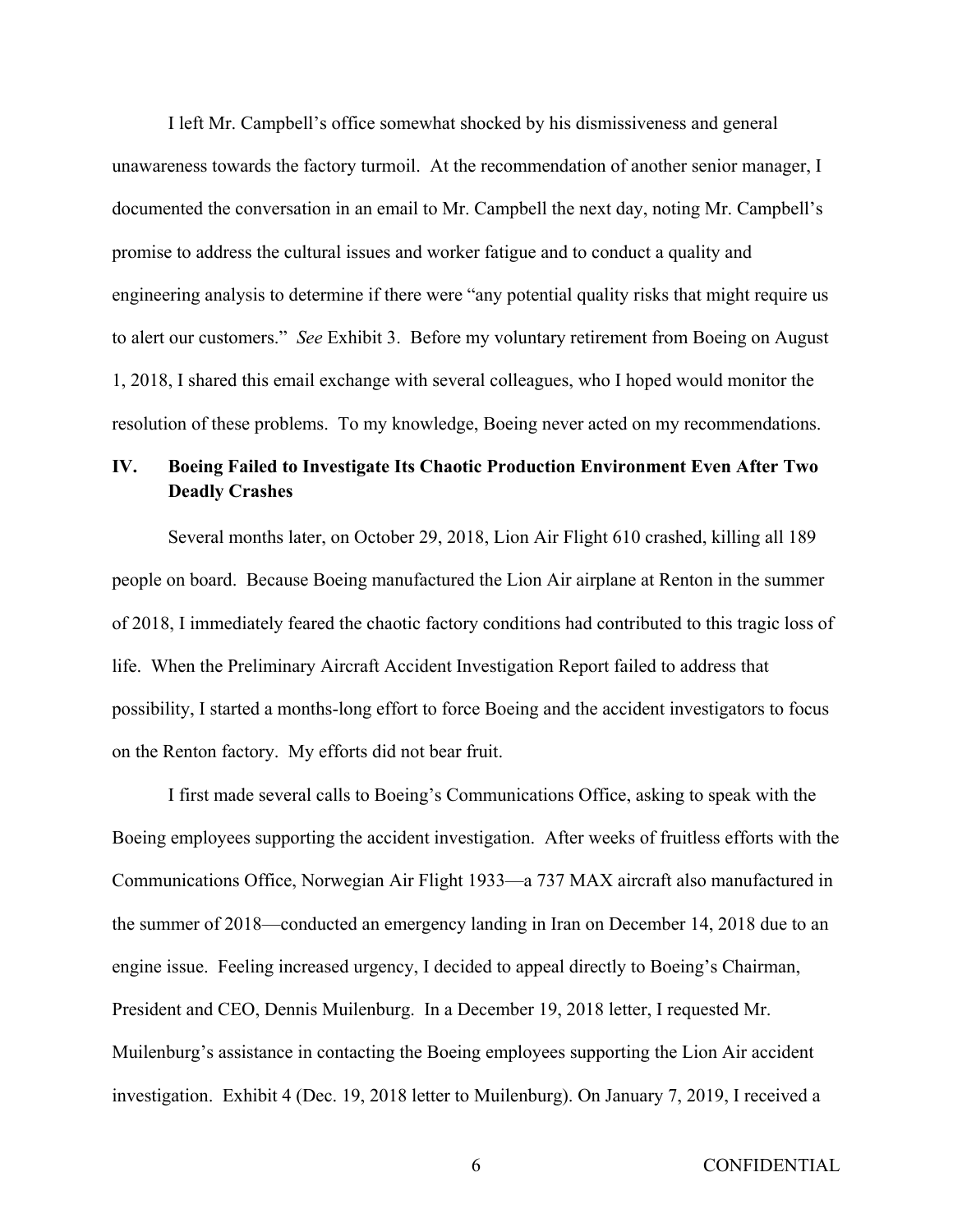call from Boeing's General Counsel, retired Judge Michael Luttig. Mr. Luttig stated that Mr. Muilenburg had reviewed my letter and instructed him to follow up with me. After discussing my background and concerns regarding the Renton factory, I again reiterated my request to speak directly with the Boeing employees supporting the investigative team for the Lion Air crash. Mr. Luttig acknowledged this request and said he would share my information with Mr. Muilenburg and CFO Greg Smith.

On January 21, I again spoke with Mr. Luttig about my concerns. Mr. Luttig said that all the 737s in service had received thorough post-manufacturing inspections and that Boeing had not seen any issues with the other planes in the 737 fleet. Mr. Luttig then asked what I would do to investigate my concerns. I recommended that Boeing establish a cross-functional team of subject matter experts who could review data for potential quality and engineering risks and interview employees on the ground about the health of the Renton factory. In response to this proposal, Mr. Luttig recommended that they add Assistant General Counsel Padraic Fennelly to the conversation.

The following day, I spoke with Mr. Luttig and Mr. Fennelly over the phone and once again reiterated my concerns and recommendations. Shortly after the call began, however, I came to believe Mr. Luttig and Mr. Fennelly were more interested in placating me than seriously investigating the factory conditions. Disappointed with the call, I promptly documented my core recommendation by email: "Forming a cross functional [Non-Advocate Review] team to conduct an objective, comprehensive assessment of what occurred last year and the current state of the program . . . . This assessment would need to include the analysis of production related data (e.g., quality data) and talking with employees." *See* Exhibit 5 (emails exchanged with general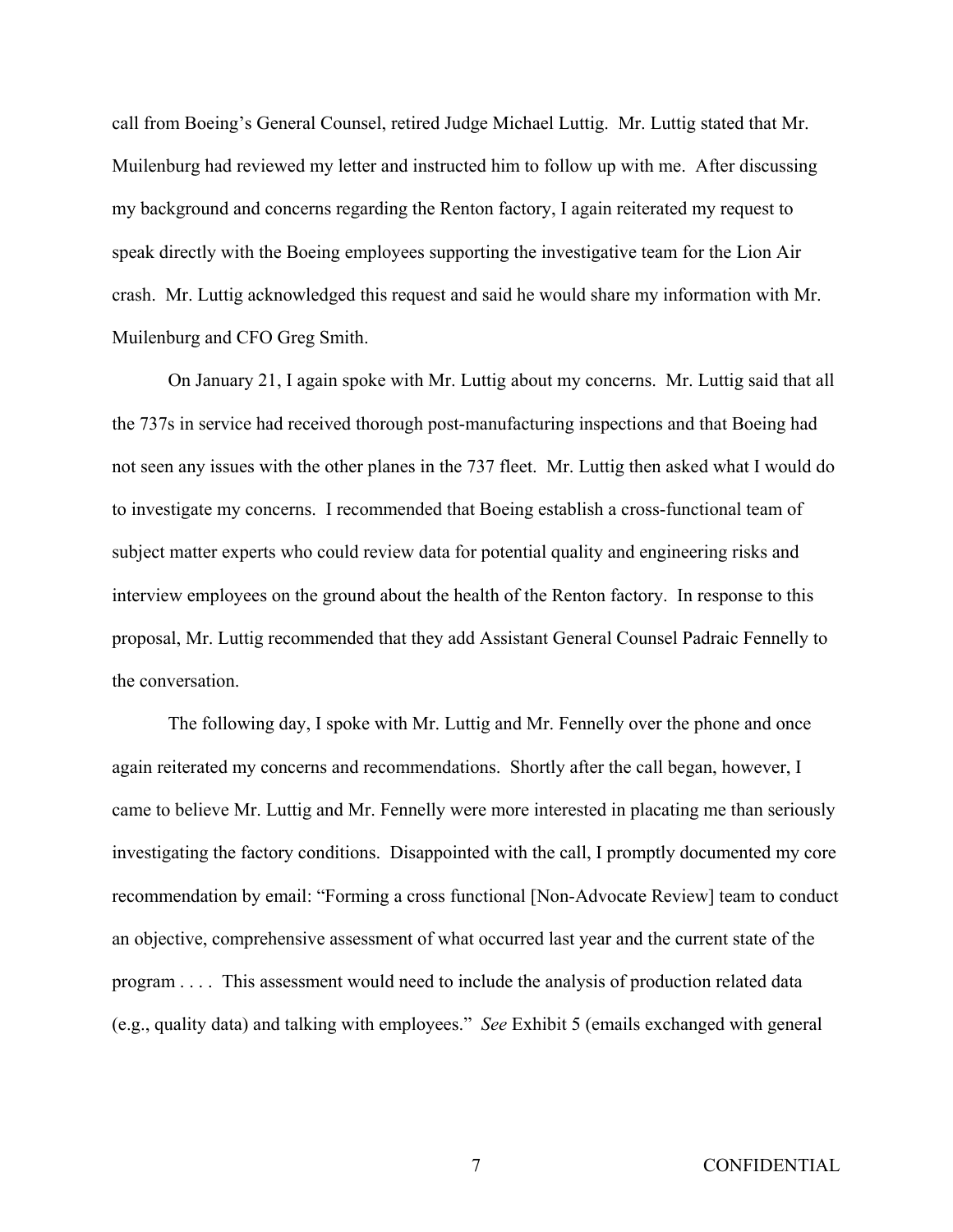counsel). I stressed that investigating the Renton factory conditions was "obviously an ongoing urgent matter—it was urgent last summer [and] made even more urgent this fall." *Id.* 

Two weeks later, having heard nothing further, I sent another email to Mr. Luttig and Mr. Fennelly, setting out in painstaking detail the concerns I had been raising since June 2018: employee fatigue and schedule pressure, aggressive leadership communication, mounting quality defects (including numerous functional test and Electrical Wiring Interconnect System problems), staffing constraints, process deviations, communications breakdowns, and others. I emphasized that "the sheer volume of these issues highlights the considerable & unnecessary risk the company was (is still?) taking to meet ever increasing airplane production rates and delivery schedules" and that "production mistakes may have been made with this airplane and potentially others." *Id.* I also felt Boeing had misled the public about the state of 737 production: "Record numbers of airplanes delivered makes for good headlines, but they can belie the reality of production health." *Id.* 

On February 14, Mr. Fennelly responded that Boeing had considered my information but had "seen nothing from any of [its data] sources that would suggest the existence of embedded quality or safety issues." *Id.* Unsatisfied, I escalated my concerns to the Board of Directors in a February 19 letter that detailed my internal reporting efforts and requested urgent action from the Board. *See* Exhibit 6 (Feb 19 letter to Board).

Before I received any response, tragedy struck again: On March 10, 2019, Ethiopian Airlines Flight 302 crashed, killing 157 people. Another 737 aircraft manufactured in Renton in 2018 had experienced a serious—and in this instance, deadly—safety issue within its first months in service, despite Mr. Fennelly's assurance less than one month earlier that there was no cause for concern.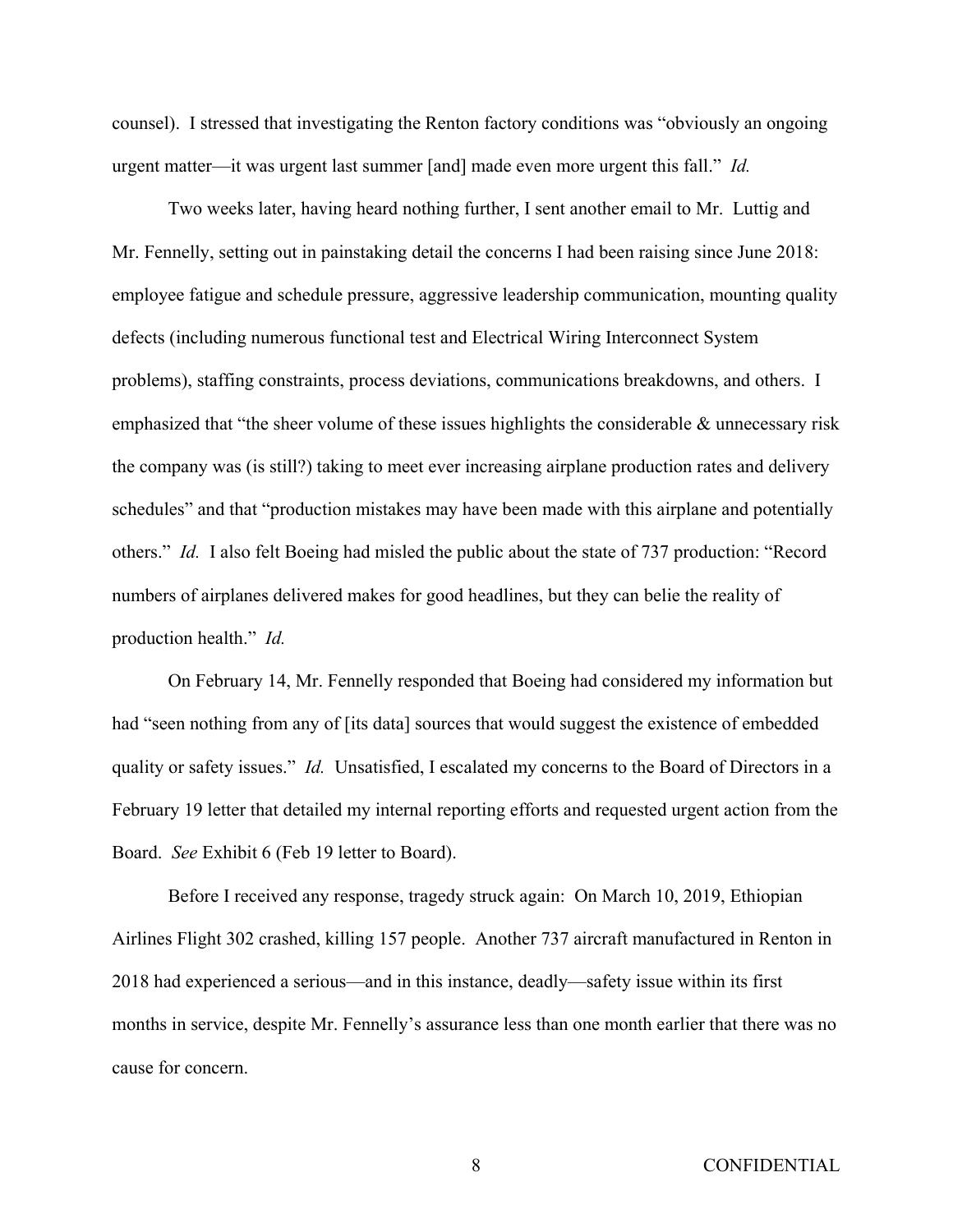I concluded that Boeing would not take appropriate action on its own accord. Two days after the crash, I again wrote Boeing's Board, this time to explain that I would be contacting the National Transportation Safety Board (NTSB) and Federal Aviation Administration (FAA) directly due to Boeing's disappointing response. *See* Exhibit 7 (Mar. 12, 2019 letter to Board).

### **V. My Efforts to Engage Federal Regulators**

Following my March 12, 2019 letter to Boeing's Board, I immediately attempted to contact the NTSB and other regulators. After months of bureaucratic inaction, unexplainable delays, and communications from my attorneys, an NTSB investigator assigned to the Ethiopian Airlines crash finally contacted me to arrange a telephone interview. I provided him with detailed information, yet he estimated that the interview would require only 15 minutes. That interview occurred on June 26, 2019. *See* Exhibit 8 (Key points provided to NTSB investigator on June 26, 2019). The NTSB investigator had no responsibility for any matters other than the Ethiopian Airlines crash. My information, however, was not limited to that airplane. Instead, it concerned hundreds of aircraft manufactured over many months, including not only the Lion Air airplane but also numerous other planes that have experienced significant safety incidents. The NTSB's reluctance to interview me, and the limited scope of the interview it conducted, raised alarms that the agency shares Boeing's aversion to exploring systemic causes for the crashes.

As a result, I sent a letter through my counsel directly to NTSB Chairman Robert L. Sumwalt on June 28, 2019, setting forth my concerns about the condition of the Renton factory in 2018 and the lackluster response I had received from the NTSB. I requested Mr. Sumwalt ensure my information be shared with the Indonesian and Ethiopian accident investigators in accordance with ICAO Annex 13 procedures. *See* Exhibit 9 (June 28, 2019 letter to NTSB). I provided documentation of my communications with Boeing leadership; proposed that the NTSB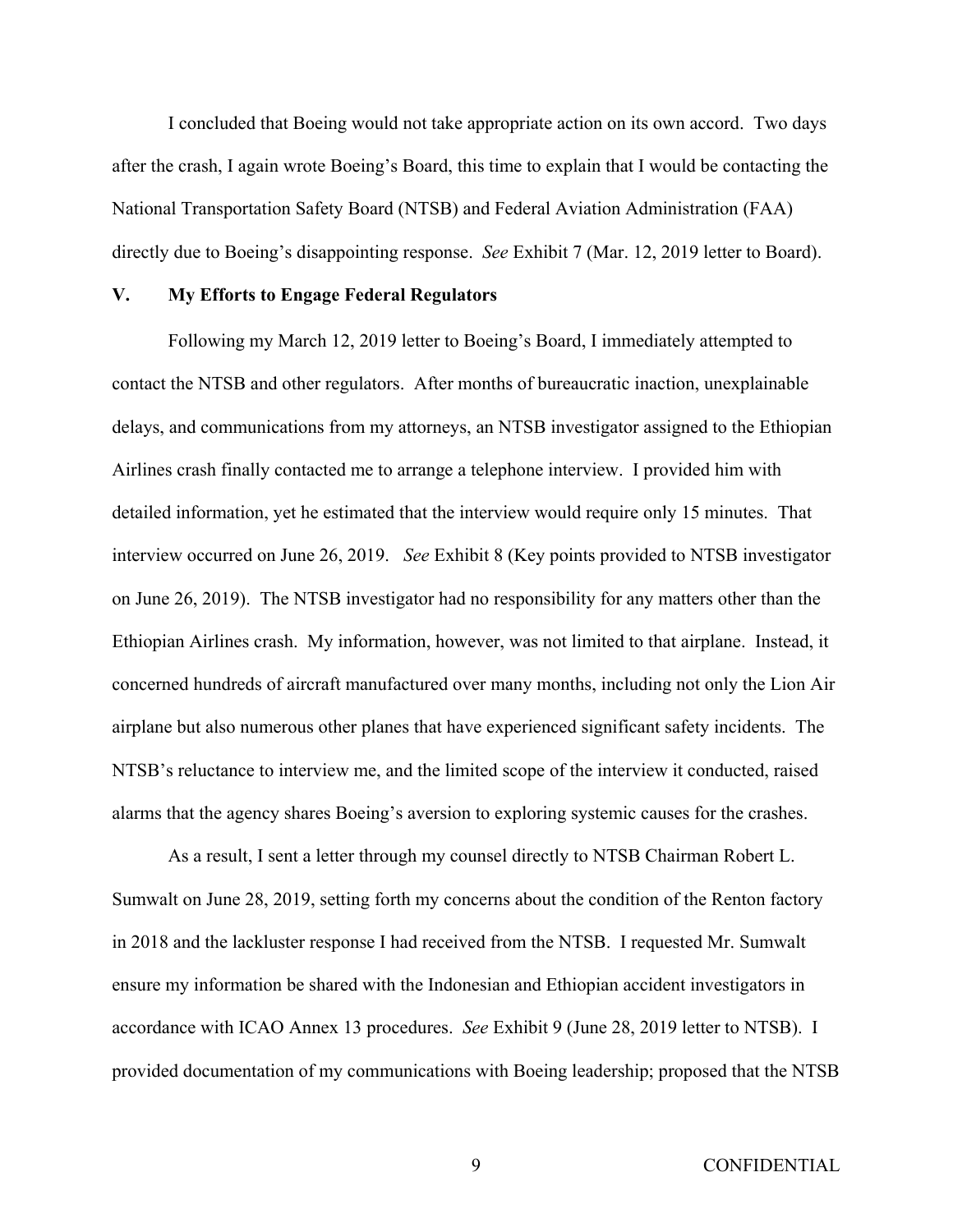analyze the engineering, quality data, and manufacturing history of the Lion Air and Ethiopian airlines planes; and offered to assist the investigation in any way possible, including by identifying witnesses who could corroborate my information regarding the Renton factory environment.

 On August 6, 2019, NTSB Managing Director Sharon W. Bryson sent a one-page response to my June 28, 2019 letter, informing me that my "concerns fall outside the scope of the NTSB's role in the 737 MAX accident investigations." *See* Exhibit 10 (Aug. 6, 2019 letter from NTSB). I was stunned by this response. Accident investigators routinely review maintenance and training records going back years. And yet, when two new airplanes crashed just months after they were built, the NTSB unilaterally deemed the chaotic and unstable production environment in which they were made to be outside the scope of the accident investigations.

 On September 17, 2019, counsel wrote on my behalf to both FAA Administrator Steve Dickson and Secretary of Transportation Elaine Chao, again laying out my concerns about the chaotic state of production at the Renton factory and imploring the agencies to share my information with accident investigators. *See* Exhibit 11 (Sept. 17, 2019 letter to DOT) and Exhibit 12 (Sept. 17, 2019 letter to FAA). The FAA's response was to treat my letter as a "Safety Hotline" report. *See* Exhibit 13 (Oct. 14, 2019 letter to FAA). I received no response from the DOT. I followed up with an additional letter to the FAA on Nov. 5, 2019, expressing renewed safety concerns in light of the Indonesian government's release of its Final Aircraft Accident Investigation Report for Lion Air Flight 610, discussed in greater detail below. *See*  Exhibit 14 (Nov. 5, 2019 letter to FAA). Although the FAA suggested in October that it might wish to interview me, I have heard nothing from the agency since then.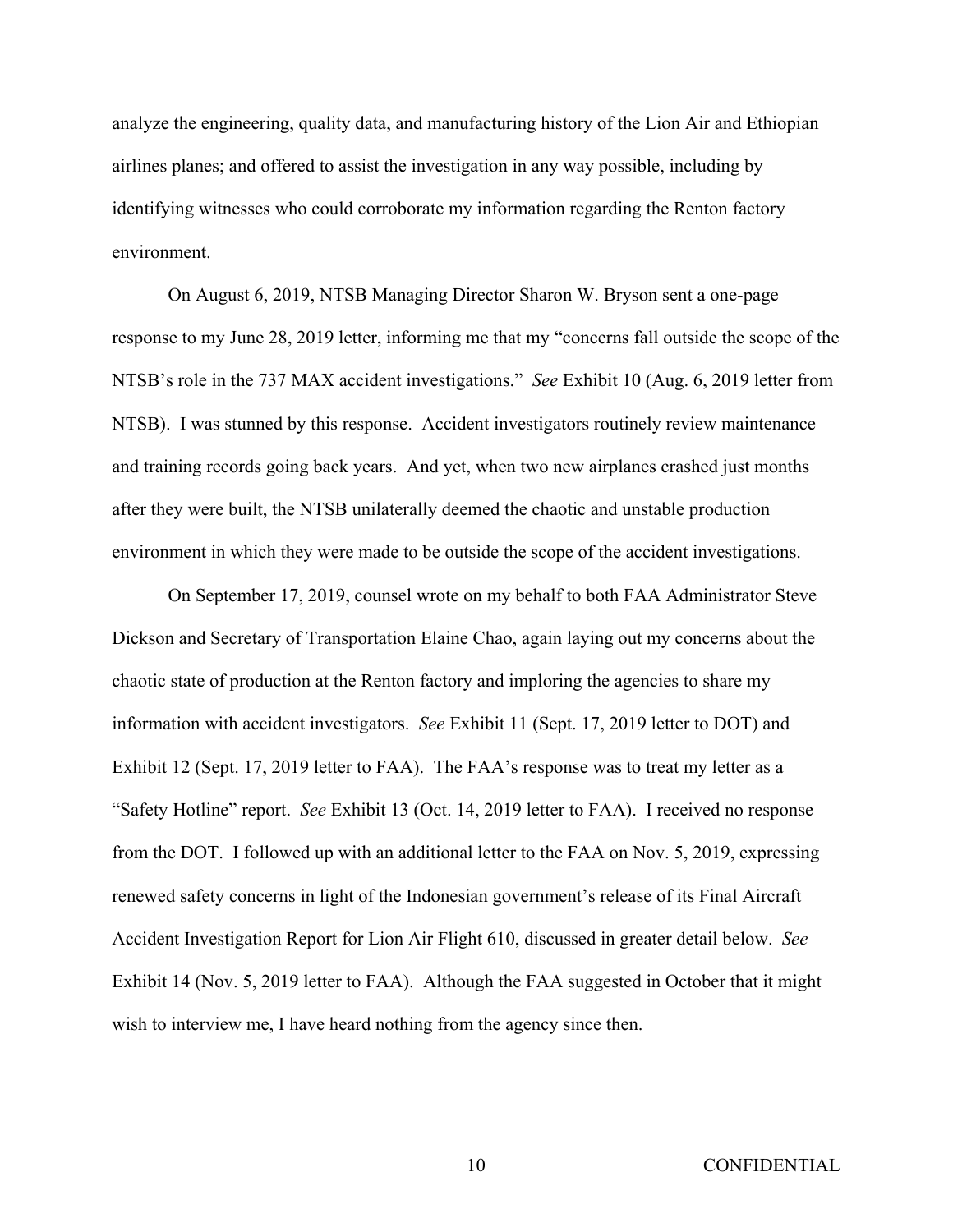To date, I have submitted to numerous interviews involving the Department of Justice, the DOT's Office of the Inspector General, and the NTSB. But I have received no confirmation that any of my information concerning the state of the Renton factory has been shared with accident investigators.

### **VI. More Recent Developments and Ongoing Concerns**

I remain gravely concerned that the dysfunctional production conditions may have contributed to the tragic 737 MAX crashes and that the flying public will remain at risk unless this unstable production environment is rigorously investigated and closely monitored by regulators on an ongoing basis. My concerns are heightened by the regulators' apparent exclusive focus on the design failure of the flight control system, specifically the failure of the Maneuvering Characteristics Augmentation System (MCAS) software. But MCAS is a system designed to correct flight anomalies when they occur. It was not the first failure event that led to these crashes.

Instead, according to publicly available information, the likely cause of both crashes was the transmission of incorrect information to the planes' MCAS by faulty Angle of Attack (AOA) sensors, which in turn caused the planes to execute a series of abrupt maneuvers contributing to the pilots' loss of control. Despite this, there has been limited discussion by Boeing and American regulators of the faulty AOA sensors, let alone a determination of the root cause(s) of their failures in the two crashes. In September 2019, however, the European Union Aviation Safety Agency (EASA) informed the European Parliament that Boeing had not provided an "appropriate response to Angle of Attack integrity issues" and indicated that it would not unground the 737 MAX until such a response was provided.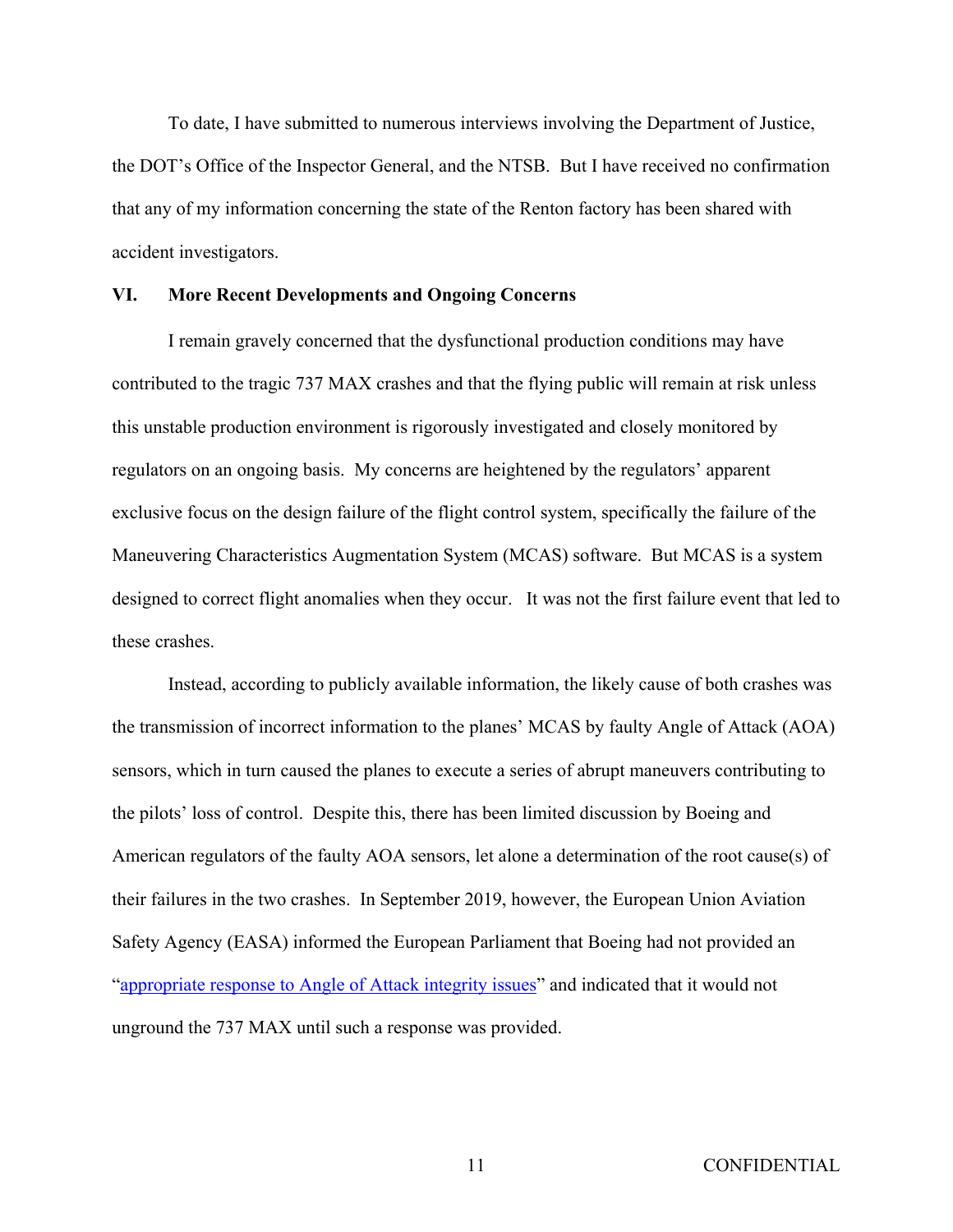My concerns about the AOA sensors multiplied when the Indonesian government released its Final Aircraft Accident Investigation Report for Lion Air Flight 610 on October 28, 2019. The Final Accident Report explains that on October 27, 2018, the day before the Lion Air crash, the plane's AOA sensor was deemed defective and removed from the plane. Boeing subsequently tested that AOA sensor on December 10, 2018 and confirmed it was faulty. It is possible that a similarly faulty AOA sensor was installed on the Ethiopian Airlines plane that crashed on March 10, 2019.

AOA sensors have a long history of reliability. No one has asked why two brand-new AOA sensors on two brand-new planes inspected, installed, and tested by Boeing at the Renton plant during the summer of 2018 failed. And no one has investigated whether the hundreds of other planes manufactured during the summer of 2018 at Renton—including the currently flying 737 Next Gen airplanes and P-8 military airplanes—have faulty AOA sensors or other production quality issues.

I raised these concerns in a third letter to the FAA on November 5, 2019, urging Administrator Dickson to issue an Emergency Airworthiness Directive to airlines and Boeing requiring them to inspect, test, and, if necessary, replace similar model AOA sensors. *See*  Exhibit 14 (Nov. 5, 2019 letter to FAA). I received no response.

The number of safety-related events involving this relatively new aircraft is another alarming indicator that Renton production was seriously deficient. Using publicly available information, I have identified thirteen occasions where safety incidents occurred on 737 MAX aircraft just weeks or months into their service life. *See* Exhibit 15 (providing my analysis of recent 737 incidents). Combined with the two crashes, this means that 15 aircraft, or 4% of the 737 MAX airplanes delivered to customers had already experienced a safety incident. While I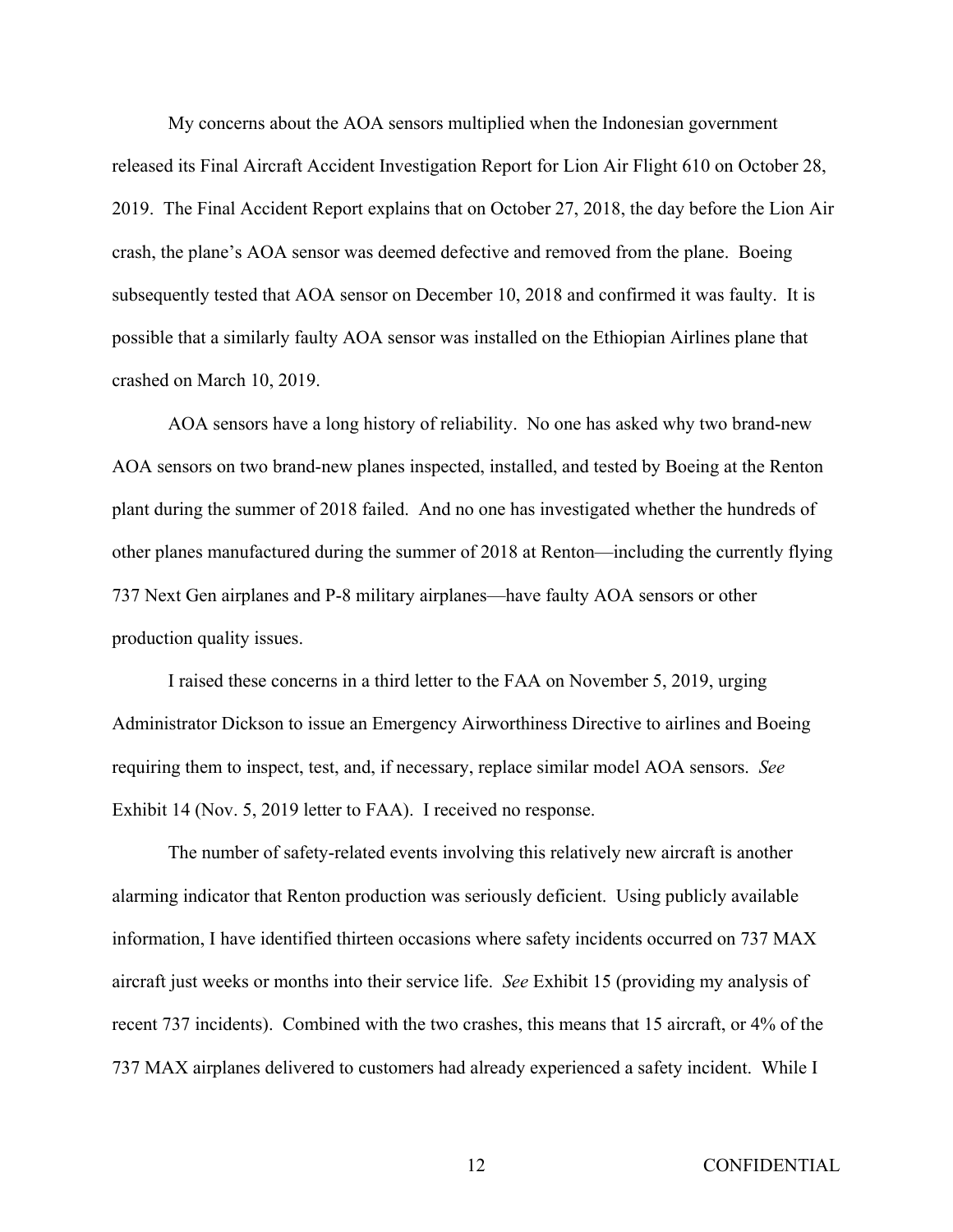am unable to perform a statistical comparison with other aircraft, it is unacceptable to me that passengers on one of every 25 airplanes can expect to experience a safety incident.

 Although it is imperative to correct Boeing's flawed MCAS software and pilot training, it is no less imperative to thoroughly evaluate why the AOA sensors provided faulty data in the first place, and whether those reasons implicate Renton production more broadly. It is alarming that these sensors failed on multiple flights mere months after the airplanes were manufactured in a factory experiencing frequent wiring problems and functional test issues. Regulators simply must ask questions about the conditions of the Renton factory and Boeing must answer them candidly. The safety of the flying public depends on it.

## **VII. Conclusion**

Although delivering record numbers of airplanes does in fact make for good headlines, the numbers can mask the reality of production health and airplane quality. I witnessed that onthe-ground reality and I watched with grief and horror as 346 individuals lost their lives in the Lion Air and Ethiopian Airlines crashes. We would be remiss if we failed to remember that another individual that wasn't on one of these airplanes also died as a result of these crashes. He was an Indonesian rescue diver named Syachrul Anto.

I am not a disgruntled employee and I never imagined that I would find myself in this position. I am here today for one reason: to prevent future tragedies by ensuring that regulators and Boeing take every step necessary to prevent the loss of additional lives. Those steps must include a thorough investigation into the production of 737 aircraft at the Renton Factory and close monitoring by regulators from this point forward.

I have attached a list of recommendations for the committee's consideration.